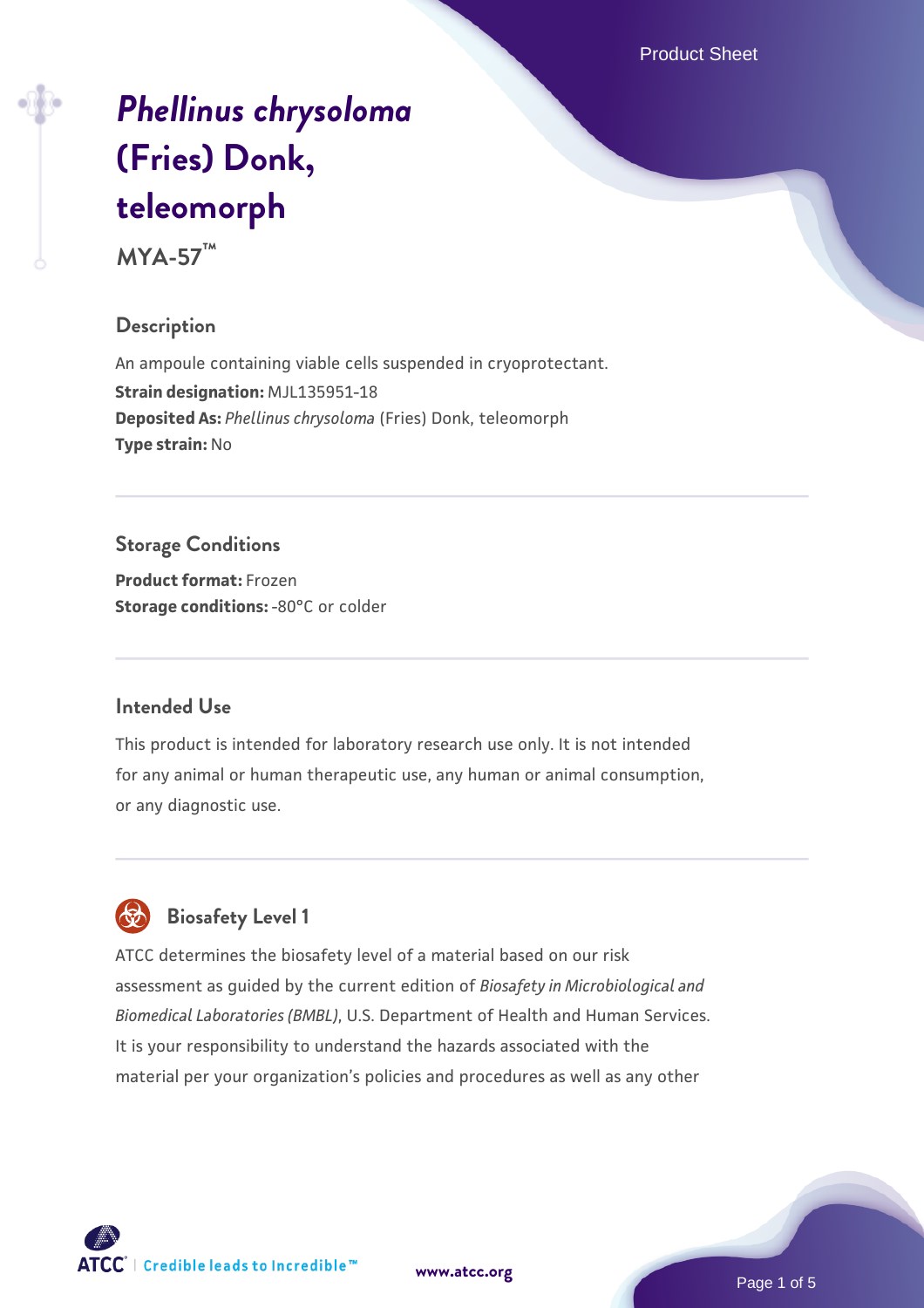applicable regulations as enforced by your local or national agencies.

ATCC highly recommends that appropriate personal protective equipment is always used when handling vials. For cultures that require storage in liquid nitrogen, it is important to note that some vials may leak when submersed in liquid nitrogen and will slowly fill with liquid nitrogen. Upon thawing, the conversion of the liquid nitrogen back to its gas phase may result in the vial exploding or blowing off its cap with dangerous force creating flying debris. Unless necessary, ATCC recommends that these cultures be stored in the vapor phase of liquid nitrogen rather than submersed in liquid nitrogen.

#### **Certificate of Analysis**

For batch-specific test results, refer to the applicable certificate of analysis that can be found at www.atcc.org.

# **Growth Conditions**

**Medium:**  [ATCC Medium 323: Malt agar medium](https://www.atcc.org/-/media/product-assets/documents/microbial-media-formulations/3/2/3/atcc-medium-323.pdf?rev=58d6457ee20149d7a1c844947569ef92) **Temperature:** 24°C

# **Handling Procedures**

**Frozen ampoules** packed in dry ice should either be thawed immediately or stored in liquid nitrogen. If liquid nitrogen storage facilities are not available, frozen ampoules may be stored at or below -70°C for approximately one week. **Do not under any circumstance store frozen ampoules at refrigerator**

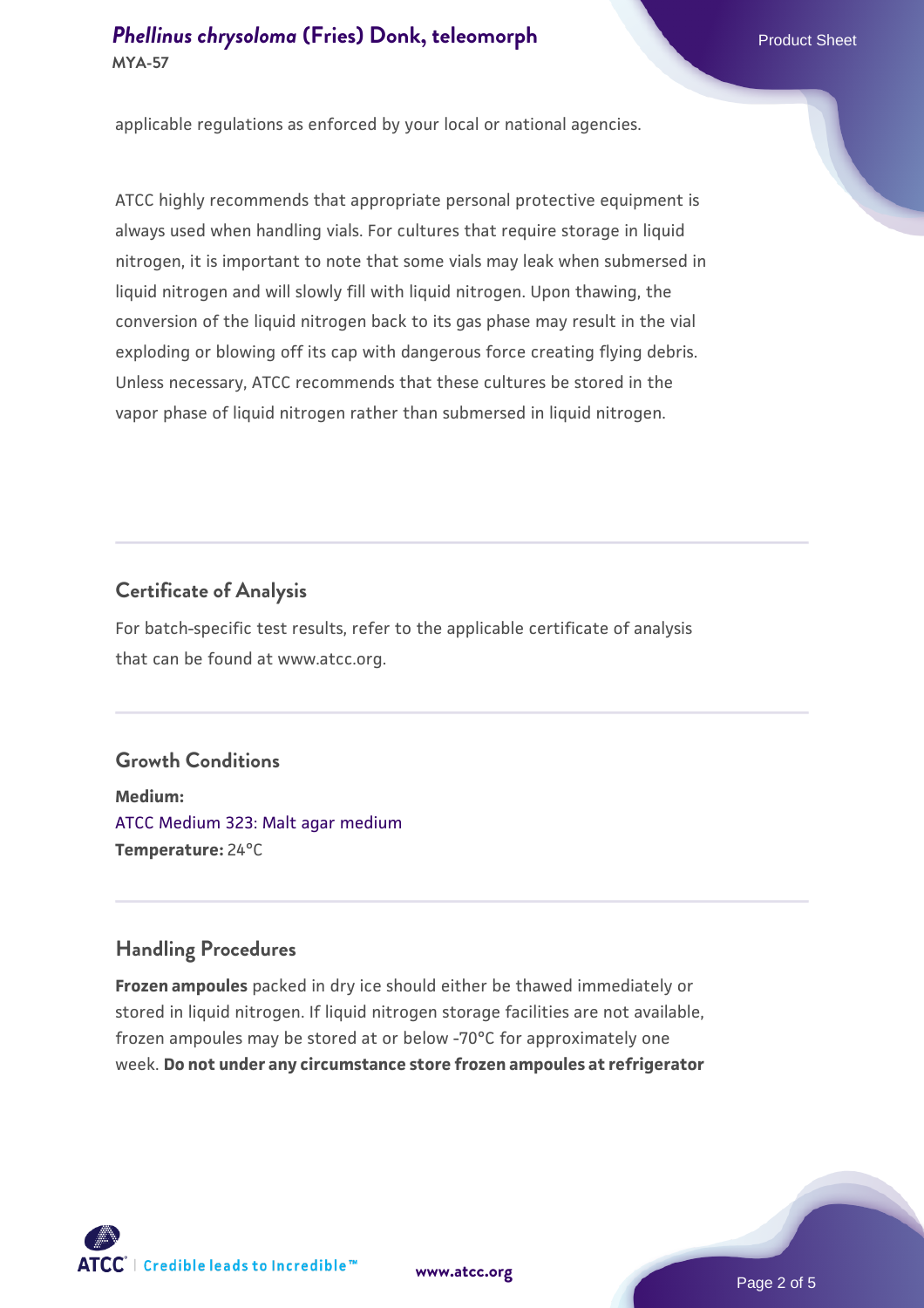**freezer temperatures (generally -20°C)**. Storage of frozen material at this temperature will result in the death of the culture.

- 1. To thaw a frozen ampoule, place in a **25°C to 30°C** water bath, until just thawed **(approximately 5 minutes)**. Immerse the ampoule just sufficient to cover the frozen material. Do not agitate the ampoule.
- 2. Immediately after thawing, wipe down ampoule with 70% ethanol and aseptically transfer at least 50 µL (or 2-3 agar cubes) of the content onto a plate or broth with medium recommended.
- 3. Incubate the inoculum/strain at the temperature and conditions recommended.
- 4. Inspect for growth of the inoculum/strain regularly for up to 4 weeks. The time necessary for significant growth will vary from strain to strain.

#### **Material Citation**

If use of this material results in a scientific publication, please cite the material in the following manner: *Phellinus chrysoloma* (Fries) Donk, teleomorph (ATCC MYA-57)

#### **References**

References and other information relating to this material are available at www.atcc.org.

#### **Warranty**

The product is provided 'AS IS' and the viability of ATCC<sup>®</sup> products is warranted for 30 days from the date of shipment, provided that the customer has stored and handled the product according to the information included on the product information sheet, website, and Certificate of Analysis. For living cultures, ATCC lists the media formulation and reagents that have been found to be effective for the product. While other



**[www.atcc.org](http://www.atcc.org)**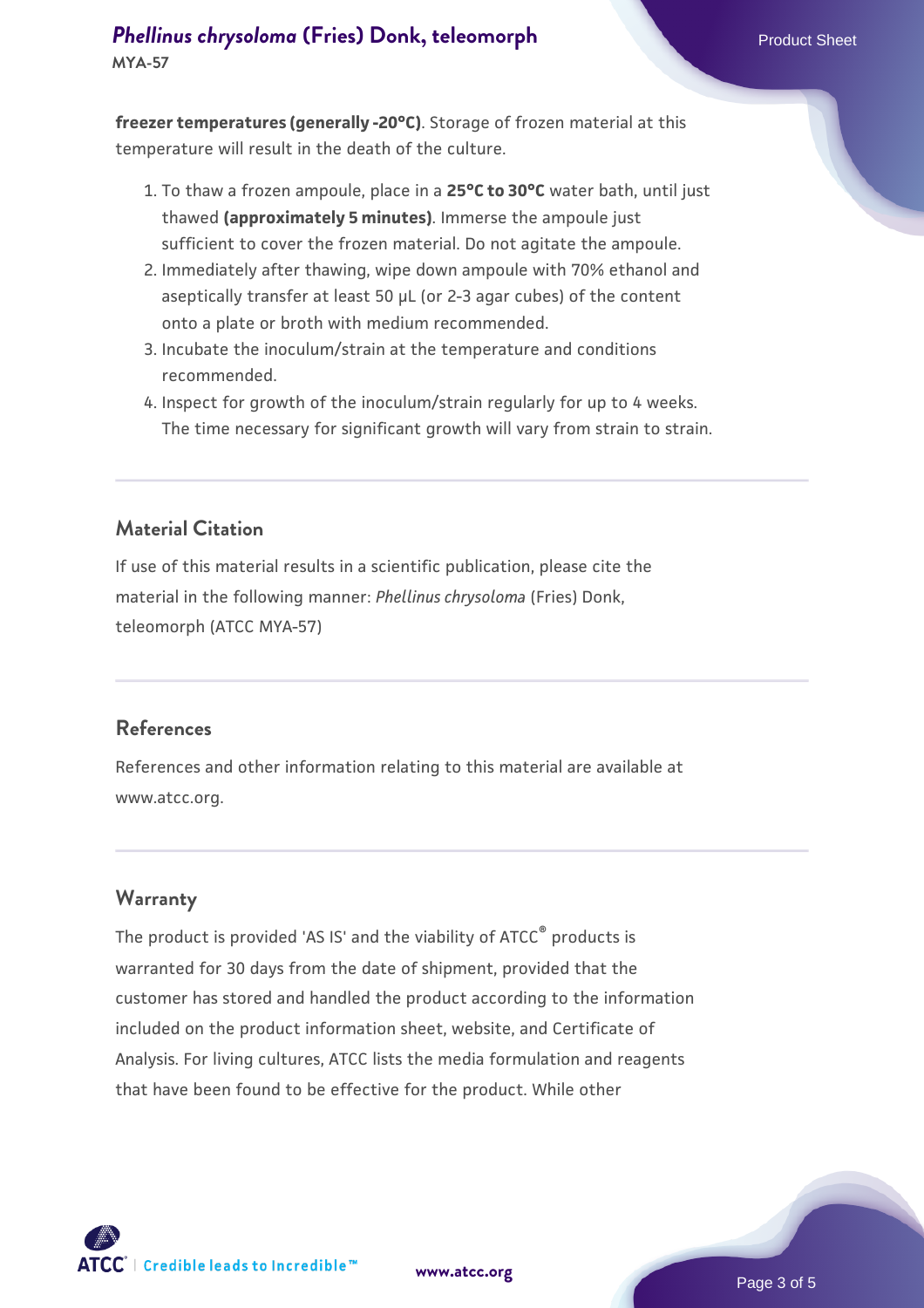unspecified media and reagents may also produce satisfactory results, a change in the ATCC and/or depositor-recommended protocols may affect the recovery, growth, and/or function of the product. If an alternative medium formulation or reagent is used, the ATCC warranty for viability is no longer valid. Except as expressly set forth herein, no other warranties of any kind are provided, express or implied, including, but not limited to, any implied warranties of merchantability, fitness for a particular purpose, manufacture according to cGMP standards, typicality, safety, accuracy, and/or noninfringement.

#### **Disclaimers**

This product is intended for laboratory research use only. It is not intended for any animal or human therapeutic use, any human or animal consumption, or any diagnostic use. Any proposed commercial use is prohibited without a license from ATCC.

While ATCC uses reasonable efforts to include accurate and up-to-date information on this product sheet, ATCC makes no warranties or representations as to its accuracy. Citations from scientific literature and patents are provided for informational purposes only. ATCC does not warrant that such information has been confirmed to be accurate or complete and the customer bears the sole responsibility of confirming the accuracy and completeness of any such information.

This product is sent on the condition that the customer is responsible for and assumes all risk and responsibility in connection with the receipt, handling, storage, disposal, and use of the ATCC product including without limitation taking all appropriate safety and handling precautions to minimize health or environmental risk. As a condition of receiving the material, the customer agrees that any activity undertaken with the ATCC product and any progeny or modifications will be conducted in compliance with all applicable laws, regulations, and guidelines. This product is provided 'AS IS' with no representations or warranties whatsoever except as expressly set forth herein and in no event shall ATCC, its parents, subsidiaries, directors, officers,



**[www.atcc.org](http://www.atcc.org)**

Page 4 of 5